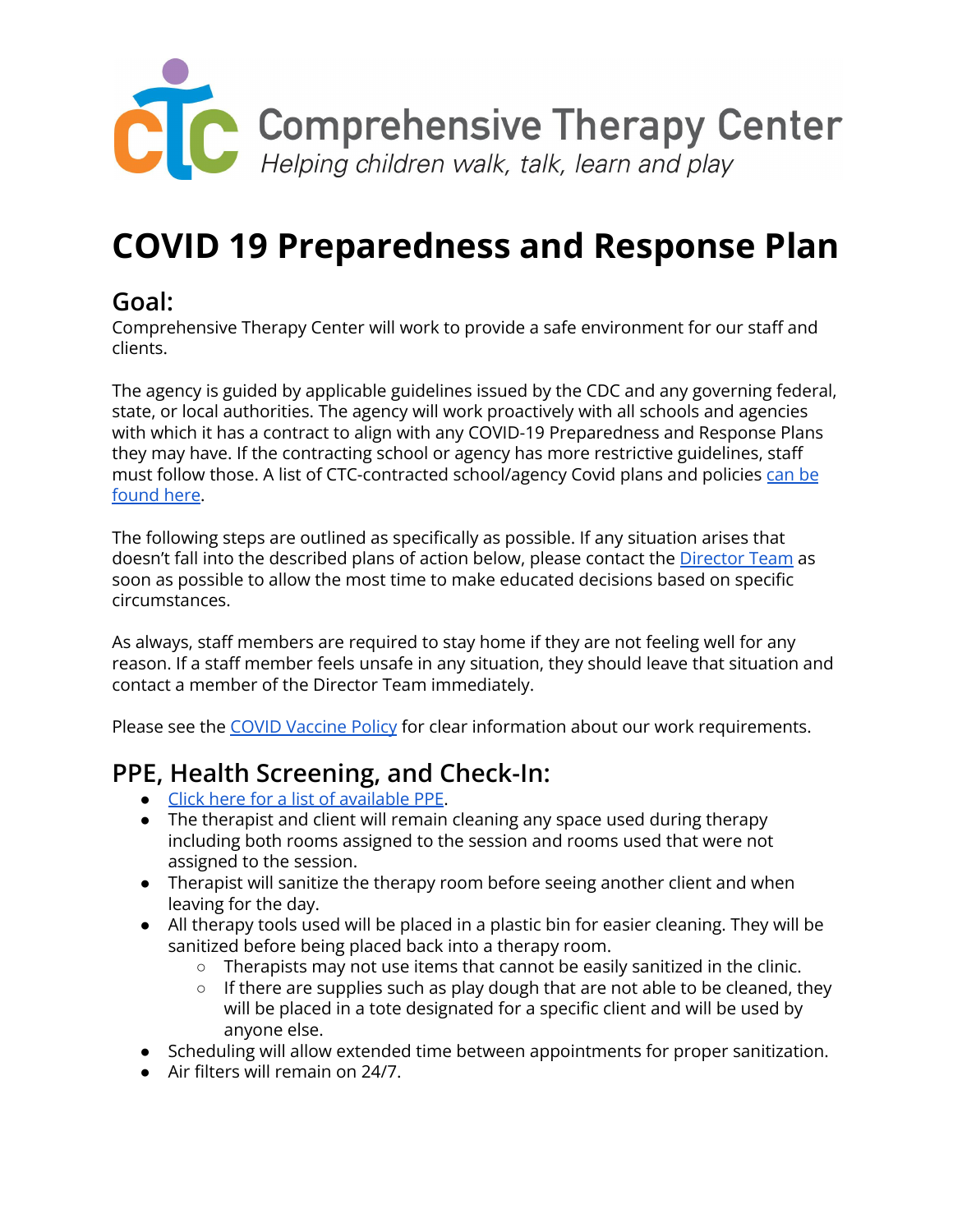- At the end of the work day, workspaces will be sanitized by those who used them. The cleaning company is present on Thursdays to deep clean.
- Mask **requirements** are expired, however, the CDC still **recommends** using a mask. Masks will be available for anyone who wishes to wear one.

# **COVID 19 Symptoms:**

Infection with SARS-CoV-2, the virus that causes COVID-19, can cause illness ranging from mild to severe and, in some cases, can be fatal. Please see the CDC [Symptoms](https://www.cdc.gov/coronavirus/2019-ncov/symptoms-testing/symptoms.html) list for information regarding your symptoms.

The virus is thought to spread mainly from (**Direct Exposure**) person-to-person, including:

- Between people who are in close contact with one another (within about 6 feet).
	- For a cumulative total of 15 minutes
	- Over a 24 hour period starting from 2 days before the illness (or for asymptomatic persons, the day the test was collected) onset until the patient isolates.
- Through respiratory droplets produced when an infected person coughs or sneezes. These droplets can land in the mouths or noses of people who are nearby or possibly be inhaled into the lungs.
- It may be possible that a person can get COVID-19 by touching a surface or object that has the virus on it and then touching their own mouth, nose, or eyes, but this is not thought to be the primary way the virus spreads.

Offsite health and safety plans are available in the All Staff Resources drive. Staff members should refer to these specific plans before being onsite at any location.

# **1. Staff Member with Direct Exposure:**

*Direct Exposure is defined as contact within 6 feet for longer than 15 cumulative minutes in a day with someone who is known to have COVID-19 or is showing symptoms and/or testing positive or showing symptoms.*

- A. Quarantine yourself to the best of your ability, unless vaccinated.
	- a. Quarantine is defined as keeping someone who may have been exposed to COVID-19 away from other people. People in Quarantine should stay home and separate themselves from others, monitor their health and follow directions from their state or local health department.
	- b. For information on your specific circumstances and quarantine requirements, please use this tool: CDC Guidelines for [Quarantine](https://www.cdc.gov/coronavirus/2019-ncov/if-you-are-sick/quarantine.html)
- B. Contact the Director Team:
	- a. The Director Team will assess the risk.
	- b. If appropriate, the Director Team, within 24 hours, will reach out to:
		- i. People who, during the course of the exposed employee's work, may have been in direct contact with them. They will be encouraged to be tested and may be referred to the Kent County Health Department for a free test
		- ii. If applicable, report confirmed cases of COVID-19 to the Kent County Health Department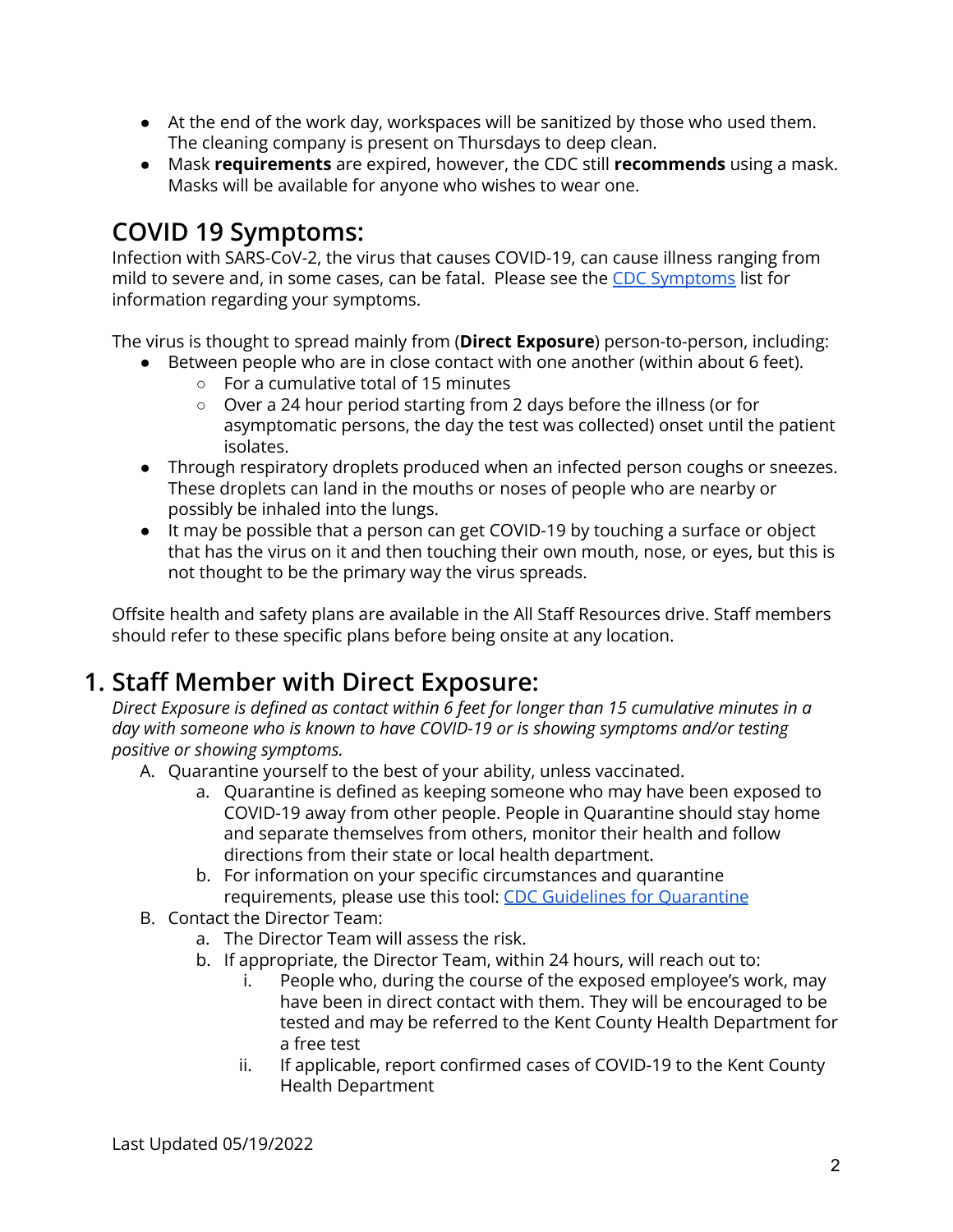- C. If the staff member is not showing symptoms and is performing a precautionary quarantine, remote work may be assigned. Work assignments are at the sole discretion of the agency and based on the availability of suitable work.
	- a. First Priority meeting contract needs. If the staff member is able, they should still provide services virtually. If this is not an option, another staff person will be temporarily assigned to fulfill the contract at the discretion of the Director Team.
	- b. Second Priority meeting the clinic needs. If the staff member is able, they should offer teletherapy services to the clinic in order to meet the needs. This may involve evaluations and ongoing therapies, parent consultations or other types of parent support.
	- c. Third Priority Marketing and administrative support. There is always work to be done in assisting these departments. Staff members may be assigned to assist the Development Director or the Director of Operations in lieu of therapies.
	- d. Administrative staff should do their jobs remotely until such a time as they are approved to return to the office.

## **2. Staff Member with Indirect or Suspected Exposure:**

*Indirect or Suspected Exposure is contact with someone who had contact with a person who is known to have a positive test or showing symptoms. This includes if a student receiving services* is in class with a student that tests positive or is showing symptoms or a member of your family *or social circle tests positive or is showing symptoms. In regard to work locations, the Director* Team will evaluate the risk level for the staff and determine if quarantine is necessary and if the *staff can return to that worksite. If you have an indirect or suspected exposure;*

- A. If you are not vaccinated, quarantine yourself to the best of your ability. If you are vaccinated, you can continue to work unless you begin to show symptoms.
	- a. Quarantine is defined in Section 1.A.a.
- B. Continue to gather information to assess the risk. This may include being tested.
	- a. Upon a positive test or if the suspected exposure is validated, the staff member should follow direct exposure steps listed in Section 1.
	- a. Upon a negative test, or if the risk is determined to be invalid, the staff member should return to work.
		- i. While waiting for test results, the staff member should follow precautionary quarantine steps in section 1.A.a.
	- b. Notify the school or agency where you are contracted and offer them a plan to make up services and a potential return to work date.

## **3. Exposure within a contracted school or agency:**

- A. Contact the Director Team immediately for assistance in assessing the risk. Staff members should not come to the clinic or another school until the risk is assessed and the staff member has been cleared.
	- a. If not vaccinated, staff members should follow precautionary quarantine steps in section 1.A.a until it is determined that quarantine is not necessary. .
- B. The Director Team, along with staff members assigned to the affected school, will assess whether the staff members have had a direct or indirect exposure. The staff